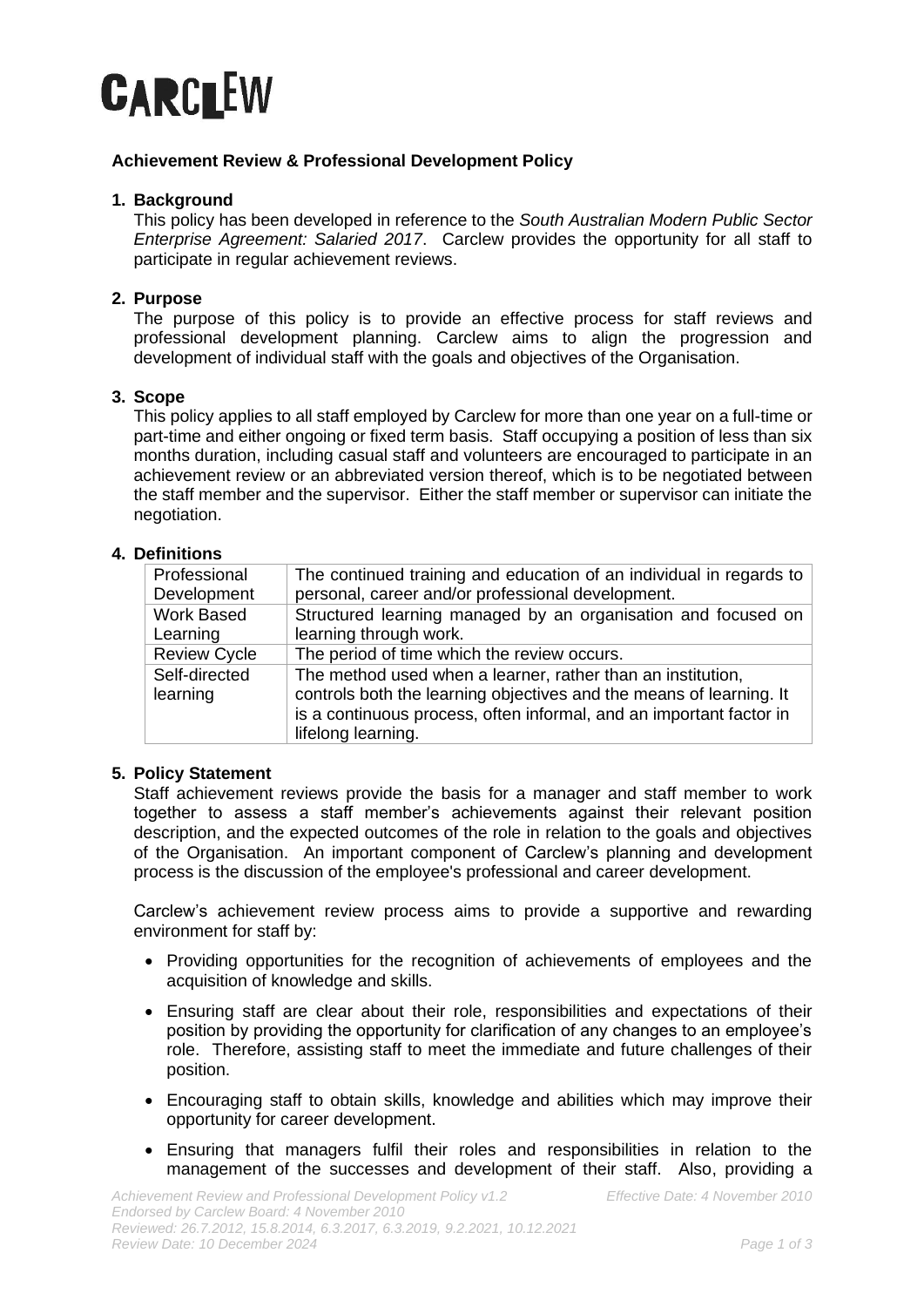context in which managers can ensure alignment between the achievements and development of staff, and the goals and objectives of the Organisation.

• Improve communication between staff and managers.

It is part of every manager's role to provide support and guidance to their staff and to discuss achievements and development. Program areas are required to plan and prioritise the development needs of their employees in alignment with organisational goals.

Carclew is committed to supporting the professional development of staff through the application of the following principles:

- Every staff member will have access to professional development opportunities and resources.
- Carclew's annual budget will have an allocation for professional development for staff.
- Professional development is a responsibility shared by the individual staff member, their manager and the Organisation.
- Professional development is an integral part of Carclew strategic planning process. A component of this process ensures that all training and development opportunities meet the core requirements of the Organisation and employees' roles and responsibilities.
- Wherever appropriate, development activities will be underpinned by mentoring. Senior staff shall offer leadership and support for the professional development of staff.
- Staff will be encouraged and supported to share and apply their new skills and knowledge in their work practice.
- Evaluation of employee participation, outcomes and the relevance and quality of professional development activities on an ongoing basis.
- Employees are required to take an active role in their own ongoing professional and career development and to apply their learning to its most effective use.
- 5.1 The process

A review of employee's achievements and goals will occur every six months. Regular feedback and discussions may be carried out throughout the course of the review period between managers and their employees on an 'as need' basis.

The review will outline the employee's goals and objectives for a six-month period, in line with the organisation's guiding principles. This will include a discussion that outlines the individual's development priorities for the following six months, as well as reviewing the previous review period. Consideration will also be given to the individual's long term career objectives.

5.2 Concerns about progression

Concerns about a staff member's progression and/or conduct should be addressed by the manager as soon as possible and not held over to the review. In the first instance, concerns should be handled by a manager through a process of structured counselling. This provides an opportunity for the resolution of the concerns within an agreed timeframe through clarification of expected objectives and productivity standards, regular feedback and where appropriate, further training.

Employees are expected to comply with relevant Acts, Awards, regulations, guidelines and policies relevant to their work. Managers have the additional responsibility of